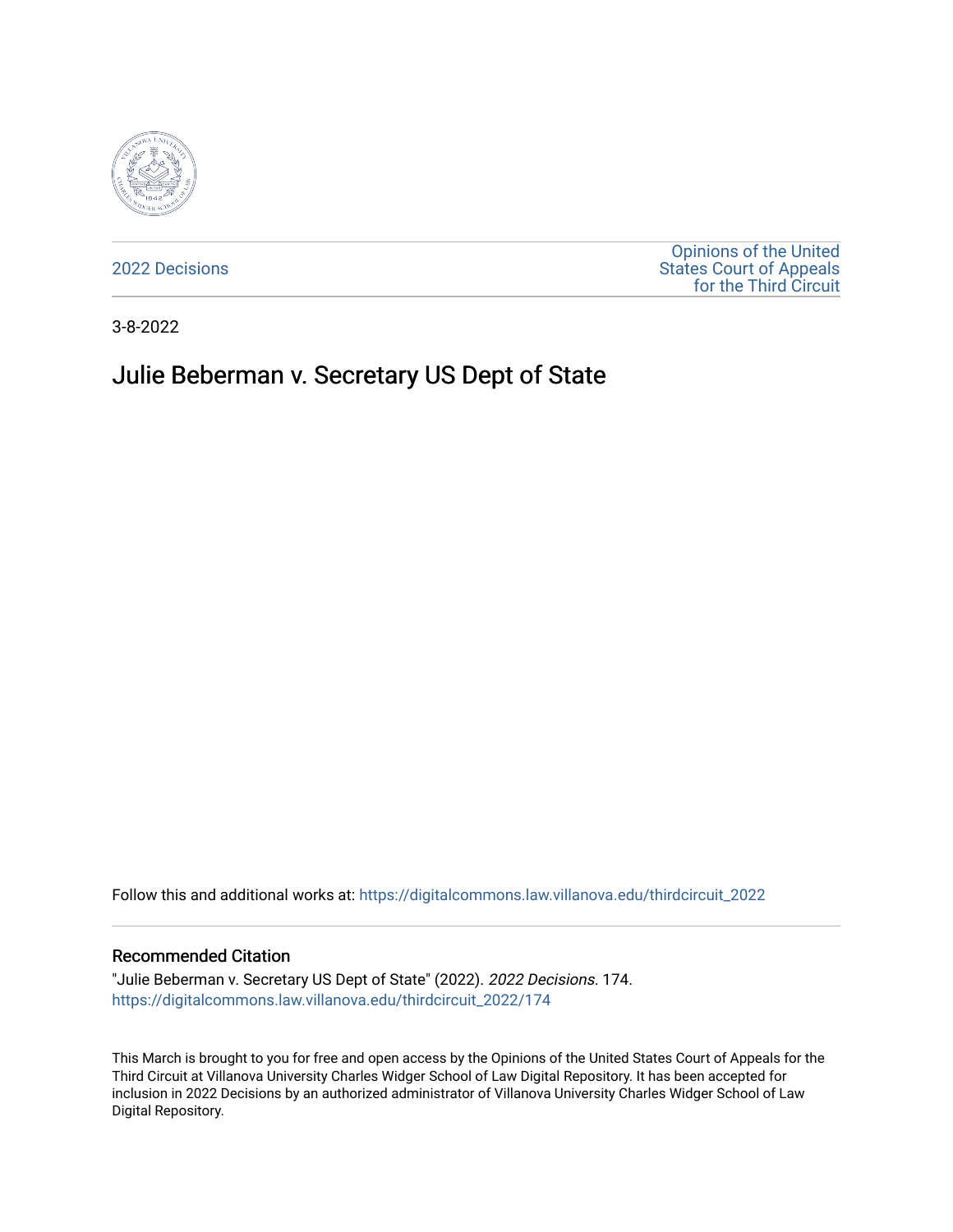## **NOT PRECEDENTIAL**

UNITED STATES COURT OF APPEALS FOR THE THIRD CIRCUIT

No. 21-1566

## JULIE BEBERMAN, Appellant

v.

## SECRETARY UNITED STATES DEPARTMENT OF STATE

 $\mathcal{L}_\text{max}$ 

On Appeal from the District Court of the Virgin Islands (D.C. No. 1:20-cv-1) District Court Judge: Honorable Anne E. Thompson

Submitted Pursuant to Third Circuit L.A.R. 34.1(a) December 10, 2021

BEFORE: McKEE, RESTREPO and SMITH, *Circuit Judges*

(Filed: March 8, 2022)

 $\mathcal{L}_\text{max}$ 

OPINION\*  $\frac{1}{2}$ 

RESTREPO, *Circuit Judge*

<sup>\*</sup> This disposition is not an opinion of the full Court and pursuant to I.O.P. 5.7 does not constitute binding precedent.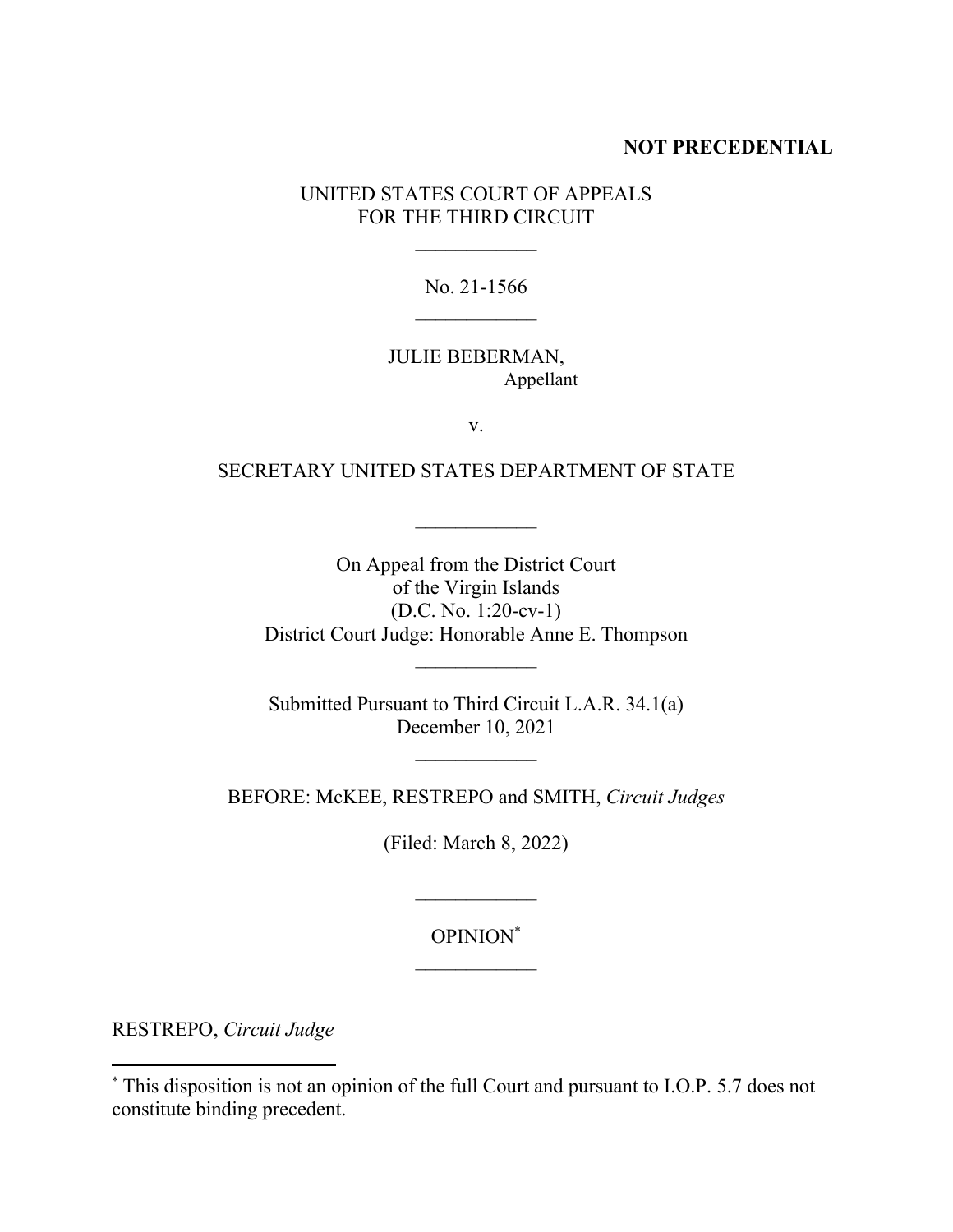*Pro se* appellant Julie Beberman appeals the District Court's grant of summary judgment for the Secretary of State in this dispute over her right to per diem after she was designated for separation from the Foreign Service. We will affirm.

#### **I. Facts and Procedural History**

Beberman was a Foreign Service Officer assigned to Embassy Malabo in Equatorial Guinea when she was notified that she had been denied tenure and would be separated from the Service at the end of her appointment. Beberman requested and received temporary interim relief, which allowed her to remain employed while the Foreign Service Grievance Board ("Board") considered grievances she had filed regarding her employment and separation. Beberman's Separation Order, issued March 2016, required her to leave Malabo and travel to Washington, D.C.

The U.S. Department of State's Standard Operating Procedure ("SOP") D-01 governs the terms of employment for people like Beberman, employees that have been granted interim relief from separation pending the outcome of grievances they filed with the Department. SOP D-01 mandates these employees to return to Washington, D.C. and work in "domestic assignment[s]" until their grievances are decided.SOP D-01 dictates that employees in Beberman's position are not eligible for locality pay, per diem, or a home service transfer allowance.

Beberman began working in Washington, D.C. in April 2016, but was never formally assigned to that location. In October 2016, the Department revised SOP D-01 to permanently assign employees like Beberman to Washington, D.C., which entitled her to locality pay and other benefits. Accordingly, Beberman was issued a retroactive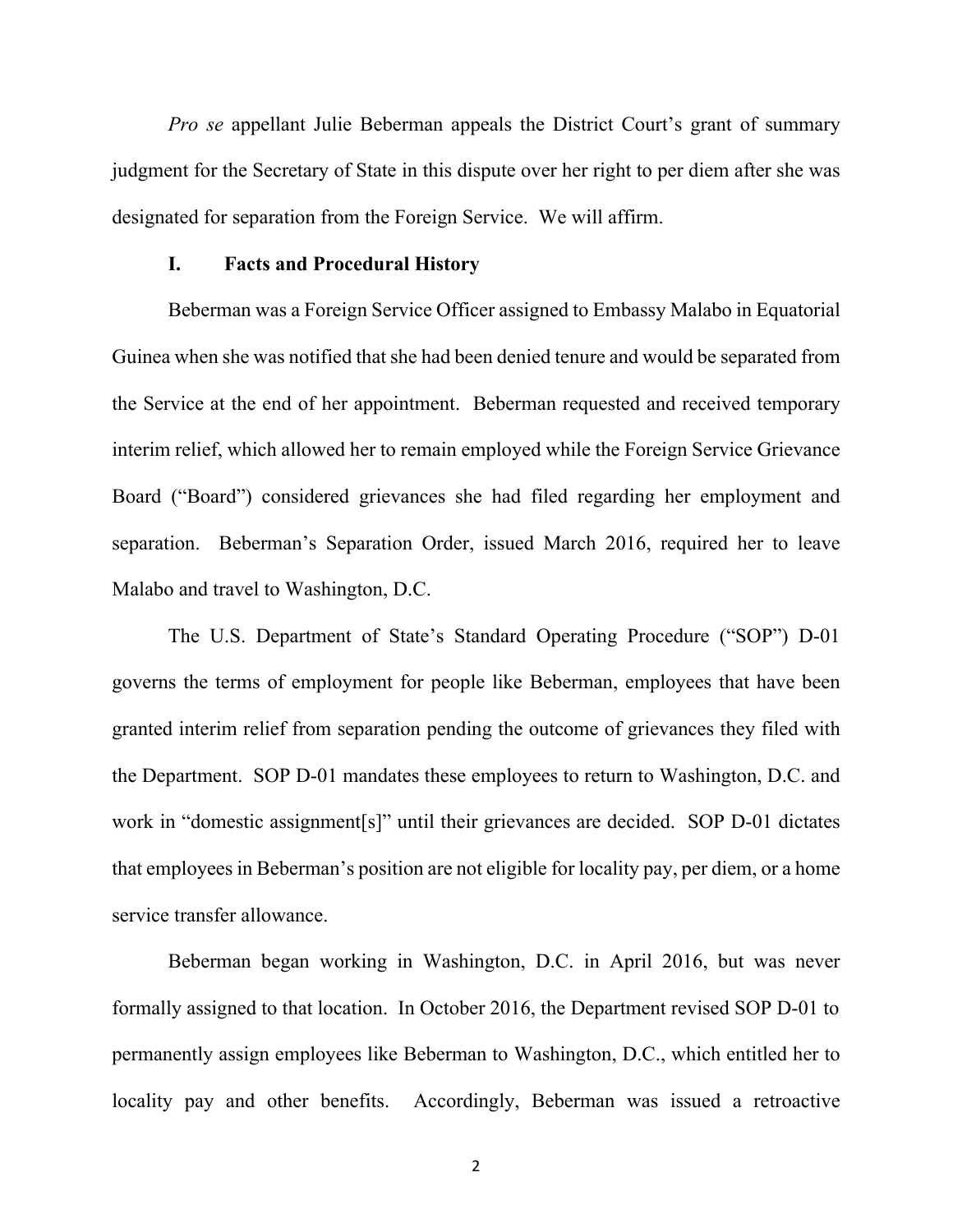assignment to Washington, D.C. and was paid locality pay for the time period of April to November 2016.

In March 2019, Beberman filed another grievance with the State Department claiming that she had in effect been assigned to temporary duty ("TDY") in Washington, D.C. before SOP D-01 was revised to make her assignment permanent.<sup>1</sup> She claimed that, because Foreign Service members on TDY are entitled to per diem, the State Department owed her per diem costs for the time period of April to November 2016. The State Department denied the grievance and she appealed to the Board. After the State Department filed its response, Beberman requested that she be allowed to conduct discovery. The Board denied her discovery request and, approximately two months later, denied her grievance, finding that she was not temporarily detailed to Washington, D.C. and therefore not entitled to per diem.

 $1$  By our count, this is at least the twelfth federal lawsuit filed by Beberman relating to her employment at the State Department. *See, e.g.*, *Beberman v. U.S. Dep't of State*, No. 1:14 cv-00020 (D.V.I. May 09, 2014); *Beberman v. USA*, No. 1:16-cv-01006 (Fed. Cl. Aug. 15, 2016)*; Beberman v. U.S. Dep't of State*, No. 1:16-cv-00063 (D.V.I. Sept. 19, 2016)*; Beberman v. Kerry*, No. 1:16-cv-02361; (D.D.C. Dec. 02, 2016)*; Beberman v. USA*, No. 1:17-cv-00179 (Fed. Cl. Feb. 06, 2017)*; Beberman v. Sec'y of State Tillerson*, No. 1:17 cv-00048 (D.V.I. Oct. 16, 2017)*; Beberman v. Tillerson*, No. 1:17-cv-00061 (D.V.I. Dec. 28, 2017)*; Beberman v. U.S. Dep't of State*, No. 1:19-cv-3115 (D.D.C. Oct. 15, 2019)*; Beberman v. Sec'y of State Pompeo*, No. 1:20-cv-00001 (D.V.I. Jan. 02, 2020)*; Beberman v. Pompeo*, No. 1:20-cv-00873 (D.D.C. Mar. 30. 2020)*; Beberman v. Pompeo*, No. CV 20- 01, 2021 WL 237691 (D.V.I. Jan. 25, 2021)*; Beberman v. Pompeo*, No. 1:22-cv-00144 (D.D.C. Jan. 05, 2022).

 $2$  Beberman acknowledges that, if she is successful in persuading this Court that she was on TDY from April until November 2016, she will have to return any locality pay she received for that time period due to the revision of SOP D-01.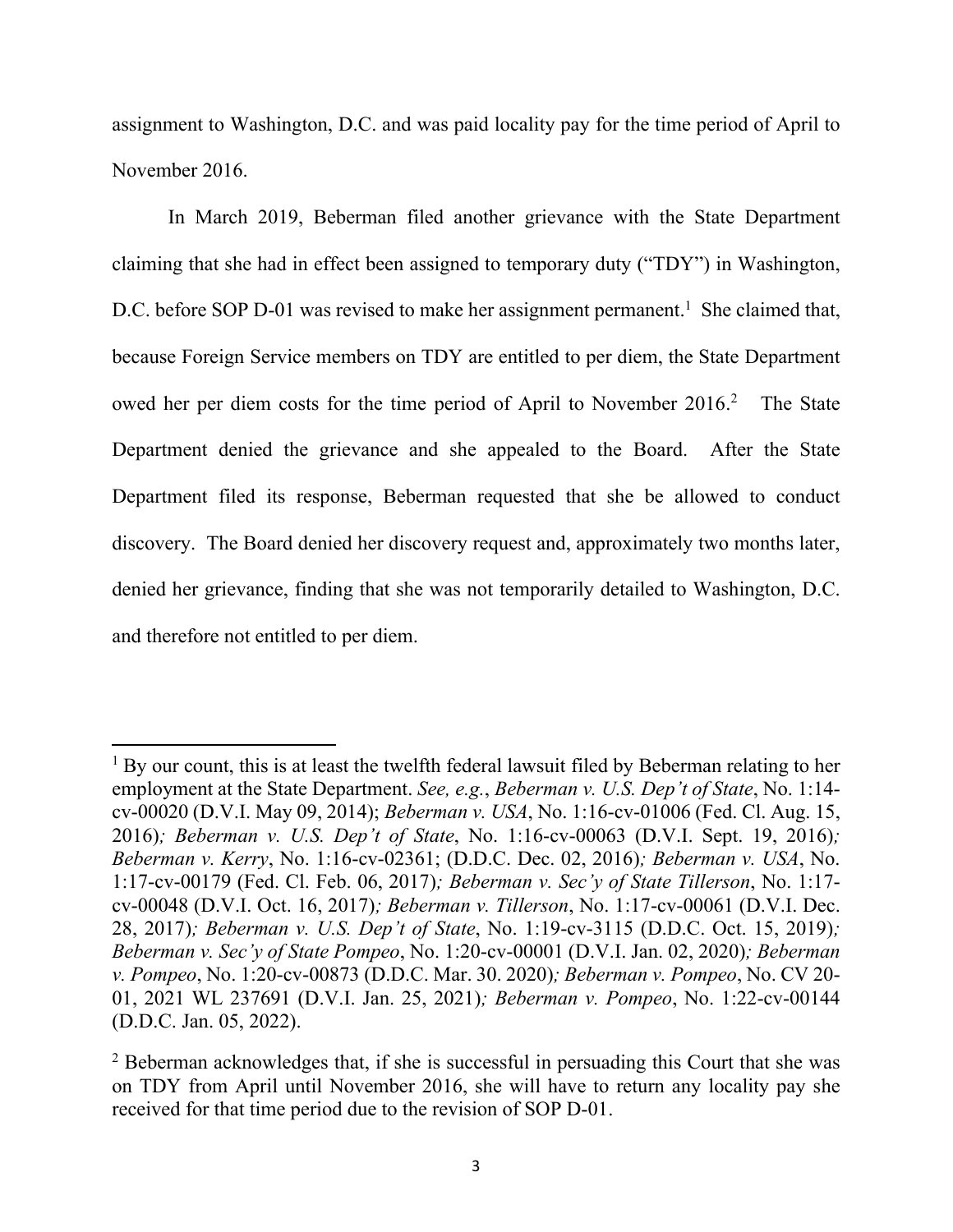Beberman filed a Petition for Review with the District Court of the Virgin Islands pursuant to 22 U.S.C. § 4140. After examining the Board's decision under the standards provided by the Administrative Procedure Act (APA), *see* 22 U.S.C. § 4140(a) (incorporating 5 U.S.C. § 706), the District Court affirmed the Board's findings and granted summary judgment for the Secretary of State. Beberman appealed to this Court. For the reasons that follow, we will affirm the grant of summary judgment.

## **II. Jurisdiction and Standard of Review**

The District Court had jurisdiction to review the Board's final action pursuant to 22 U.S.C. § 4140(a), 28 U.S.C. § 1331, and 48 U.S.C. § 1612(a). We exercise jurisdiction over the District Court's decision pursuant to 28 U.S.C. § 1291.

We apply *de novo* review of the District Court's decision to grant summary judgment. *Pa. Dep't of Pub. Welfare v. Sebelius*, 674 F.3d 139, 146 (3d Cir. 2012). Like the District Court, we evaluate the Board's decision using the APA standards incorporated into § 4140(a). *United States v. Paddack*, 825 F.2d 504, 513-14 (D.C. Cir. 1987). Under the APA, we consider whether the Board's decision was "arbitrary, capricious, an abuse of discretion, or otherwise not in accordance with law"; "in excess of statutory jurisdiction, authority, or limitations, or short of statutory right"; or "without observance of procedure required by law." 5 U.S.C. 706(2)(A), (C), (D).<sup>3</sup>

<sup>3</sup> Beberman argues the District Court erred in giving the Board *Chevron* deference when reviewing its actions. *Chevron, U.S.A., Inc. v. Nat. Res. Def. Council, Inc.*, 467 U.S. 837, 842-44 (1984). She ignores that the District Court cited and applied the proper standard of review under the APA, which required it to defer to the Board's findings by not substituting "its judgment for that of the agency." JA 7 (citing *Motor Vehicle Mfrs. Ass'n of U.S., Inc. v. State Farm Mut. Auto. Ins. Co.*, 463 U.S. 29, 43 (1983)). Because we agree with the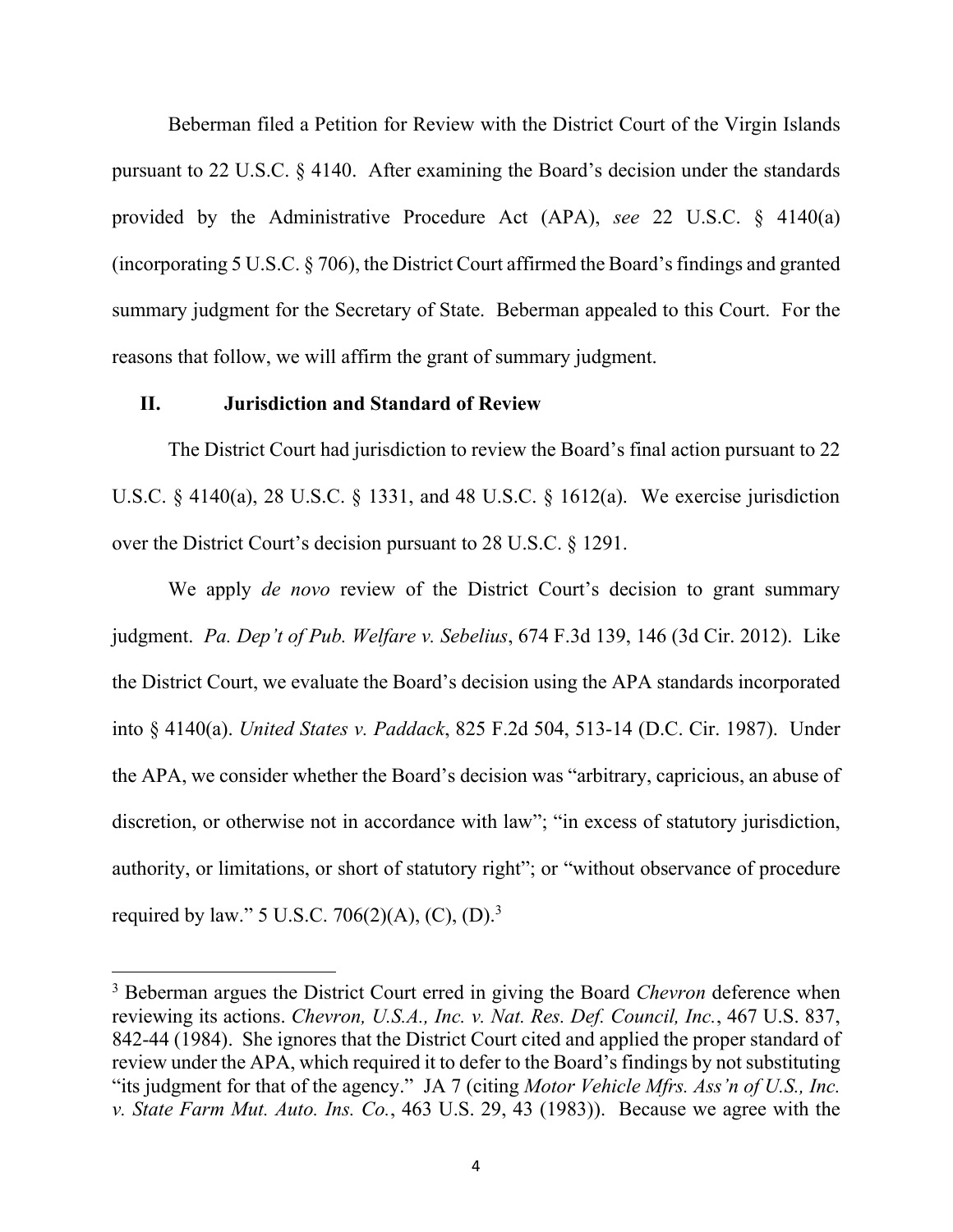### **III. Analysis**

## **a. Employment status while in Washington, D.C.**

Upon being denied tenure, Beberman asked for and received temporary interim relief from separation from the Service. She claims that, while receiving interim relief, she remained permanently assigned to Embassy Malabo and was on TDY status while working in Washington, D.C., making her entitled to per diem. Beberman claims her assignment to Embassy Malabo formally ended in October 2016, when SOP D-01 was revised to make her assignment in Washington, D.C. permanent. In claiming she is entitled to retroactive per diem, she asks this Court to reject the Board's finding that she was in Washington, D.C. on interim relief without a formal assignment from April until November 2016. We decline to do so.

Initially, we agree with the District Court that the Board properly found Beberman barred by collateral estoppel from re-litigating whether she remained assigned to Embassy Malabo while on interim relief in Washington, D.C. The Board cited an order in which it had previously found Beberman arrived in Washington, D.C. on "'interim relief' pending separation, with no formal assignment at all" which meant "[t]he Department most certainly did not regard grievant as still officially assigned to Malabo when it issued the Separation Order." JA 38 (citing 2015-035 Order, p.10 n. 13). We conclude that Beberman

District Court's assessment of the Board's actions after applying the proper standard of review under the APA, we are not persuaded that any alleged error warrants a remand to the District Court.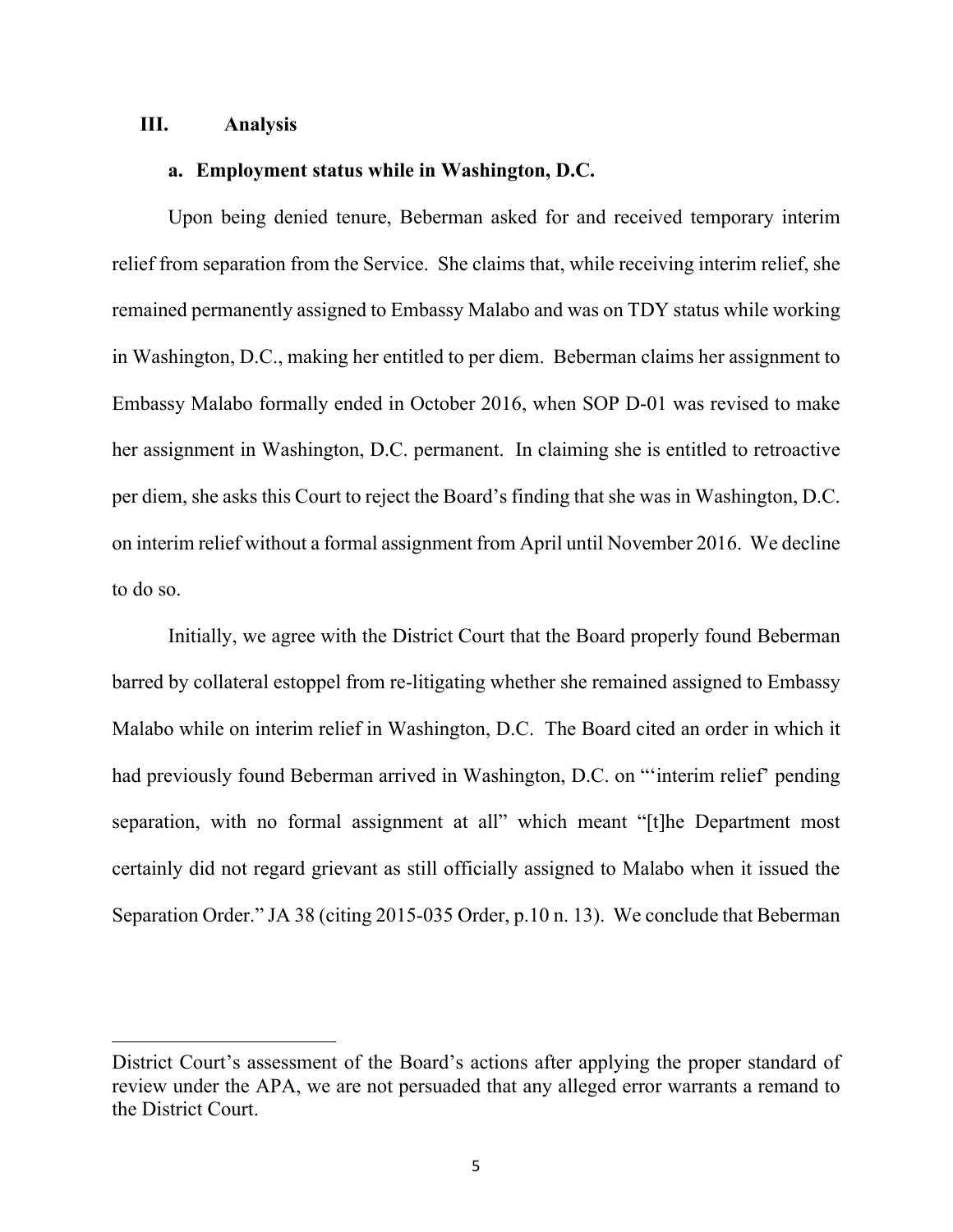has failed to show on appeal that the Board's application of collateral estoppel contravened APA standards.

Aside from being barred, Beberman's claim that she remained assigned to Embassy Malabo while in Washington, D.C. is belied by the record. We agree with the District Court that substantial evidence supports the Board's conclusion that Beberman was on interim relief without assignment and the record provides no indication that she was "temporarily detailed to Washington." JA 13.<sup>4</sup> As a grievant on temporary interim relief, the terms of her employment were governed by SOP D-01, which dictated that she could not receive any of the benefits attributed to a TDY assignment. JA 13 (quoting SOP D-01 (Revised Mar. 2014) at 27). Beberman's claim that she was entitled to per diem from April until November 2016 warrants no relief.

On appeal, Beberman ostensibly concedes she was not temporarily detailed to Washington, D.C. but argues she *should* have been. She claims the Foreign Service, rather than follow SOP D-01, should have placed her on TDY because of the nature of her duties and length of time spent in Washington. Beberman argues the Board was wrong to "essentially approve the Department's policy of treating grievants differently than other [Foreign Service] members by directing them to work in Washington temporarily without a TDY travel order." Appellant's Br.  $53<sup>5</sup>$  But grievants on interim relief are

<sup>&</sup>lt;sup>4</sup> As the District Court noted, the Board found Beberman was not still assigned to Embassy Malabo when she arrived in Washington, D.C. because she "could not perform her Embassy Malabo duties while in Washington, and noted that the Embassy had taken steps to fill her position prior to her departure." JA 12 (citing the Board's Final Decision at 227). <sup>5</sup> Beberman acknowledges that the State Department revised SOP D-01 in November 2016 so that employees in her situation – on interim relief following a Separation Order – would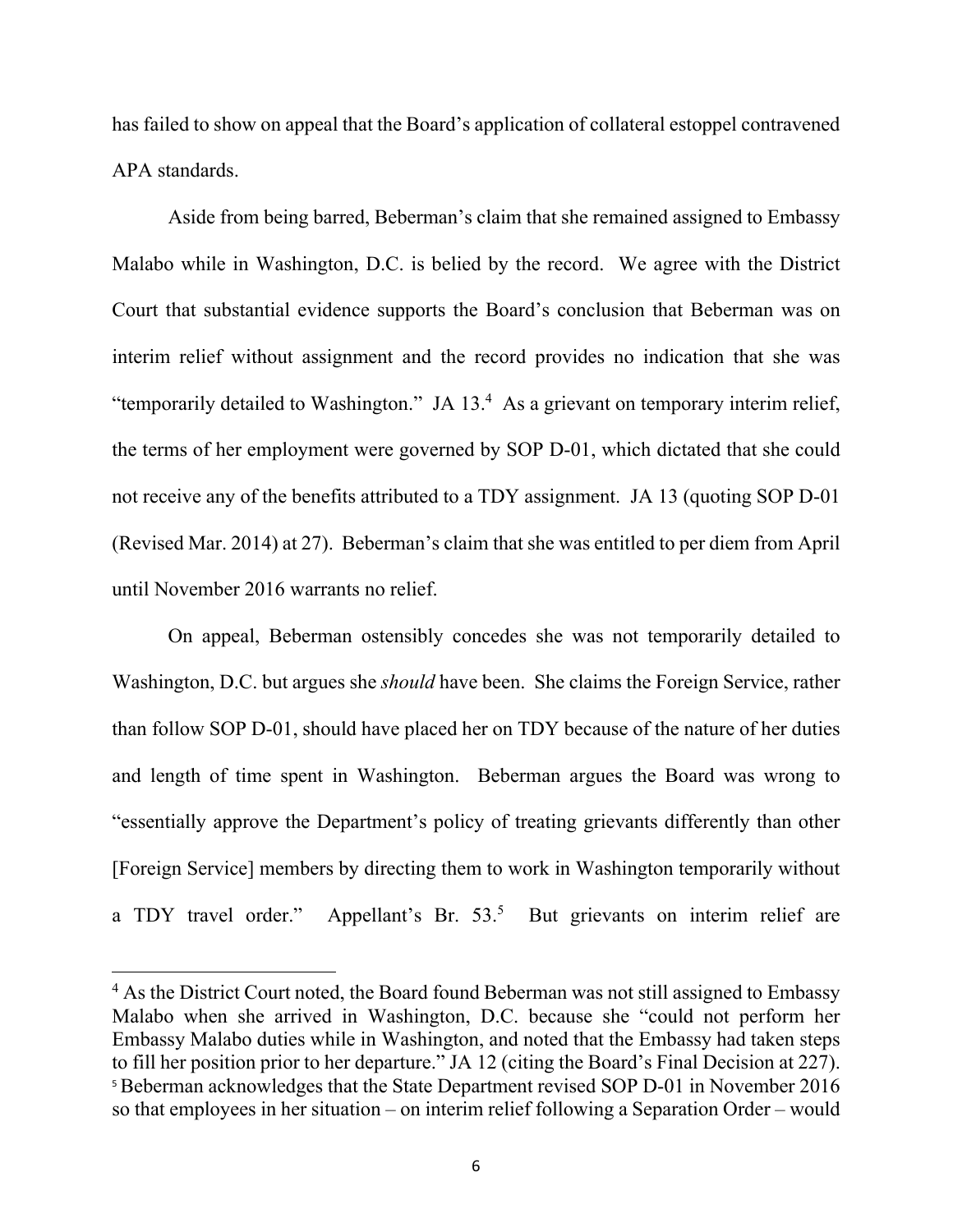distinguishable from other Foreign Service members and the State Department has the discretion to treat them as such. *See* 22 U.S.C. § 3981(a)(1).<sup>6</sup> Beberman has failed to demonstrate that the Board, in finding the State Department acted within its discretion in denying her per diem, acted contrary to the law, abused its discretion, or violated her statutory rights**.** Accordingly, we will affirm the District Court's grant of summary judgment for the Department.

## **b. Denial of discovery request**

Beberman appeals the Board's denial of her discovery request, which came *after* the Department submitted its response to her Grievance Appeal. She sought to discover how long Foreign Service members on interim relief remain in Washington. The Board's reasoning for denying the request was two-fold. First, it found Beberman provided no statutory or regulatory authority entitling her to such discovery at the appellate stage of the proceeding. Second, it found the information requested to be irrelevant to her claim that she was entitled to per diem. On appeal, Beberman argues the discovery would have established that the State Department could have predicted that she would be in Washington, D.C. only temporarily and therefore should have "placed her on TDY with

be deemed permanently assigned to Washington, and thus entitled to benefits enjoyed by non-grievant Foreign Service members. But she claims this retroactive permanent assignment "did not make [her] whole" because she was deprived of per diem. Appellant's Br. 35.

<sup>&</sup>lt;sup>6</sup> The relevant portion of 22 U.S.C. § 3981(a)(1) states "[t]he [Secretary](https://www.law.cornell.edu/definitions/uscode.php?width=840&height=800&iframe=true&def_id=22-USC-1264422296-1861471559&term_occur=999&term_src=title:22:chapter:52:subchapter:V:section:3981) shall designate and classify positions in the [Department](https://www.law.cornell.edu/definitions/uscode.php?width=840&height=800&iframe=true&def_id=22-USC-1453318286-1999710118&term_occur=999&term_src=title:22:chapter:52:subchapter:V:section:3981) and at [Foreign Service](https://www.law.cornell.edu/definitions/uscode.php?width=840&height=800&iframe=true&def_id=22-USC-1493426391-1861471558&term_occur=999&term_src=title:22:chapter:52:subchapter:V:section:3981) posts which are to be occupied by members of the Service."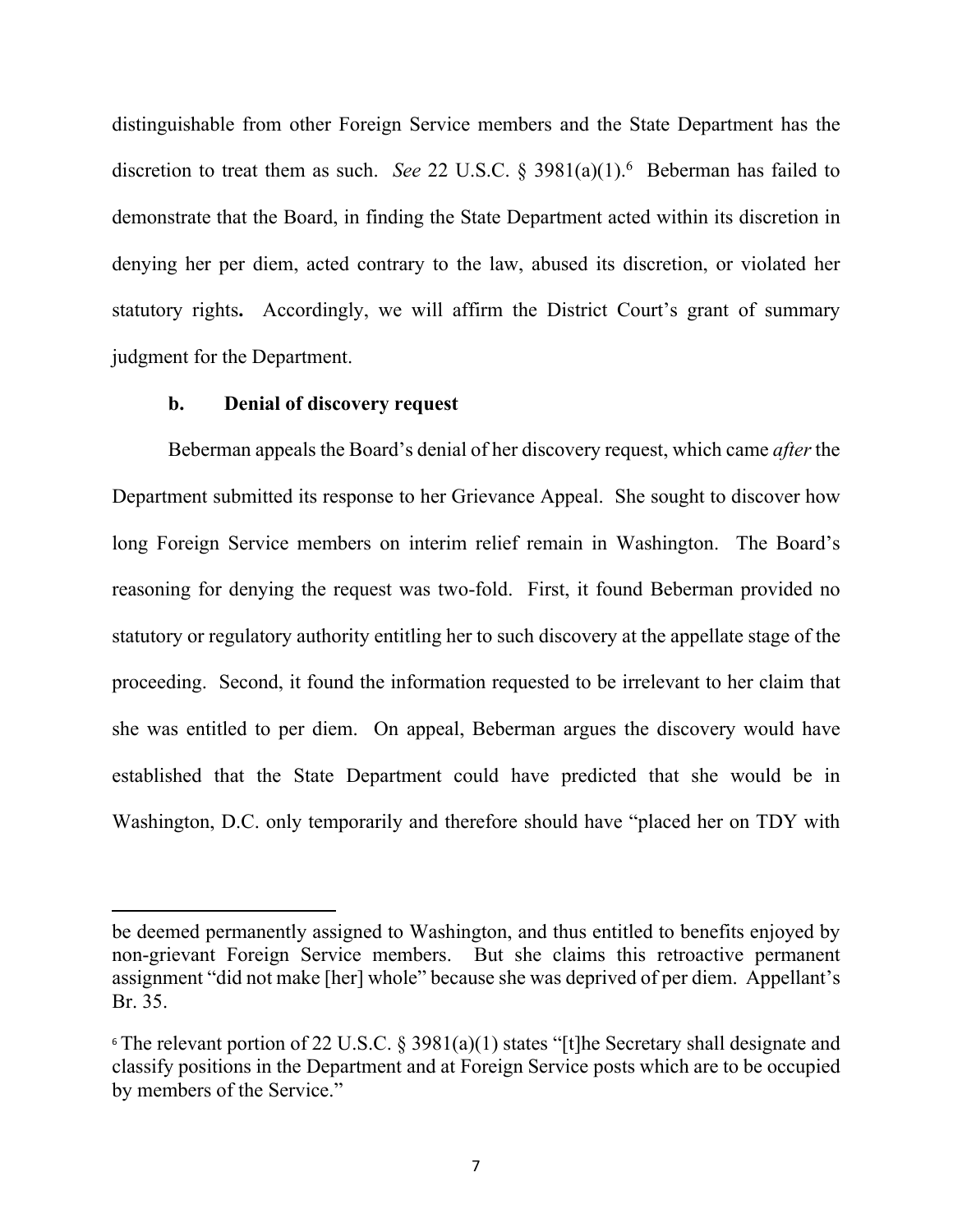per diem, rather than follow SOP D-01." Appellant's Br. 55. The Department followed SOP D-01 because it manages Foreign Service members on temporary interim relief; she was not on TDY because she was no longer assigned to Embassy Malabo. There is no indication in the record that her assignment status was dictated by the length of time she spent in Washington, which renders her discovery request irrelevant. We agree with the District Court that Beberman failed to show the Board's denial of her request contravened APA standards.

### **c. Validity of SOP D-01**

On appeal, Beberman argues that the provision of SOP D-01 denying grievants per diem is invalid because it conflicts with Department regulations and federal statutes. The Board found that administrative collateral estoppel prevented Beberman from re-litigating the validity of SOP D-01 because it had "reviewed and decided this issue in previous grievance appeals filed by [her]." JA 44. On appeal, Beberman argues her claim is not subject to collateral estoppel because "there has never been any ruling on [her] entitlement to per diem." Appellant's Br. 60. She concedes, however, that it has been previously decided the Department has the authority to manage grievants on interim relief differently than other Foreign Service members.<sup>7</sup> Her claim that SOP D-01 is invalid because it denies her per diem benefits is insufficient to overcome the "numerous previous orders in which [the Board] held that SOP D-01 was a lawful exercise of power and an appropriate use of

<sup>7</sup> As the Secretary of State highlighted on appeal, this Court has held that it was "not persuaded that temporary interim relief from separation entitled Beberman to anything more than what she received." *Beberman v. Sec'y United States Dep't of State*, 789 F. App'x 354, 356 n. 5 (3d Cir. 2020).